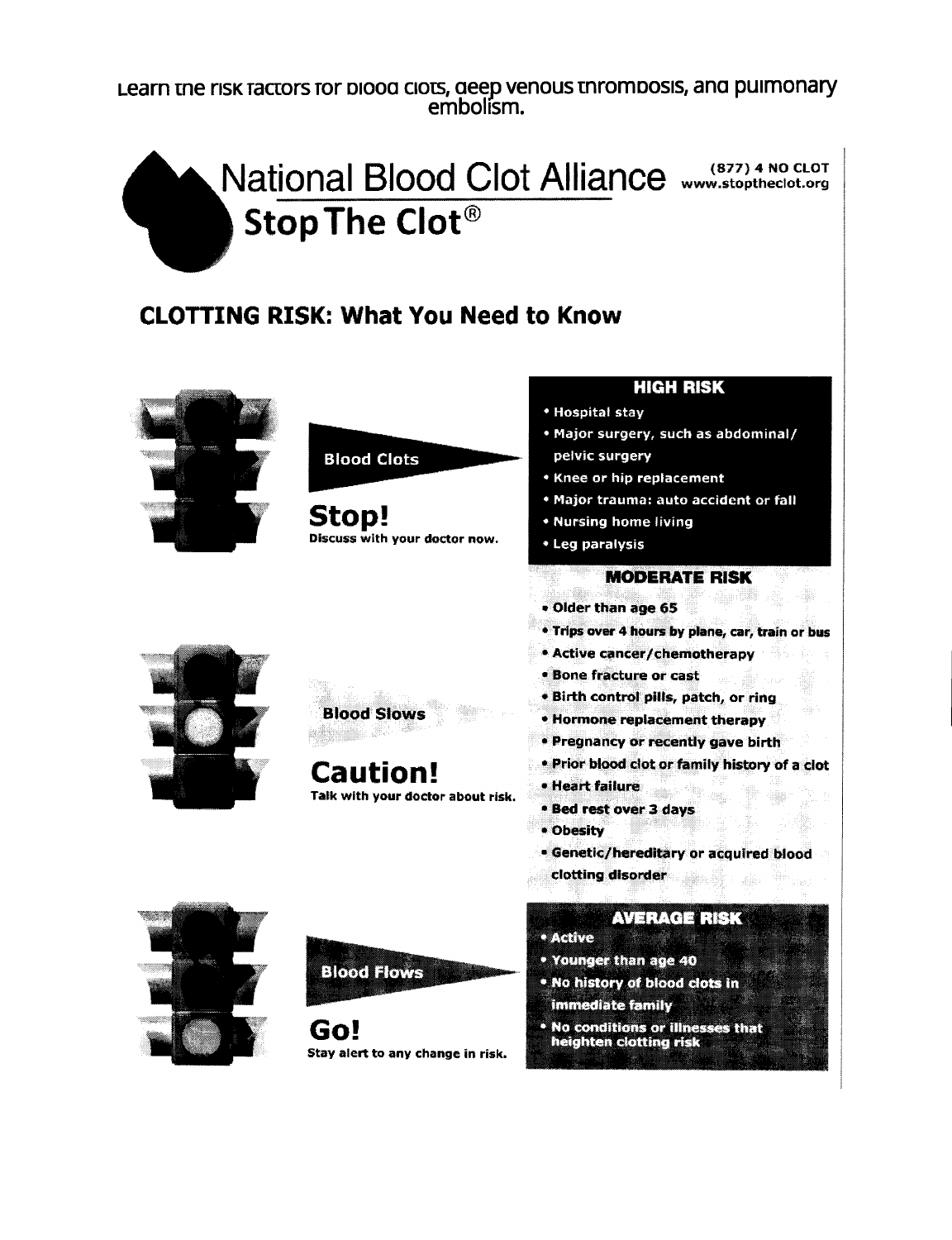

# **Learning About Deep Vein Thrombosis What is deep vein thrombosis?**



A deep vein thrombosis (DVT) is a blood clot in certain veins of the legs, pelvis, or arms. The clot is usually in the legs. DVT may damage the vein and cause the area to ache, swell, and change color. DVT also can lead to sores.

DVT in these veins needs to be treated because the clots can get bigger, break loose, and travel through the bloodstream to the lungs. A blood clot in a lung can cause death.

Blood clots can form in the veins when you are not active for a long period of time. For example, they can form if you need to stay in bed because of a health problem or must sit for a long time on an airplane or in a car. Surgery or an injury can damage your blood vessels and cause a clot to form. Cancer also can cause DVT. And some people have blood that clots too easily, which is a problem that may run in families.

------- - - -- ------------------------------------------------------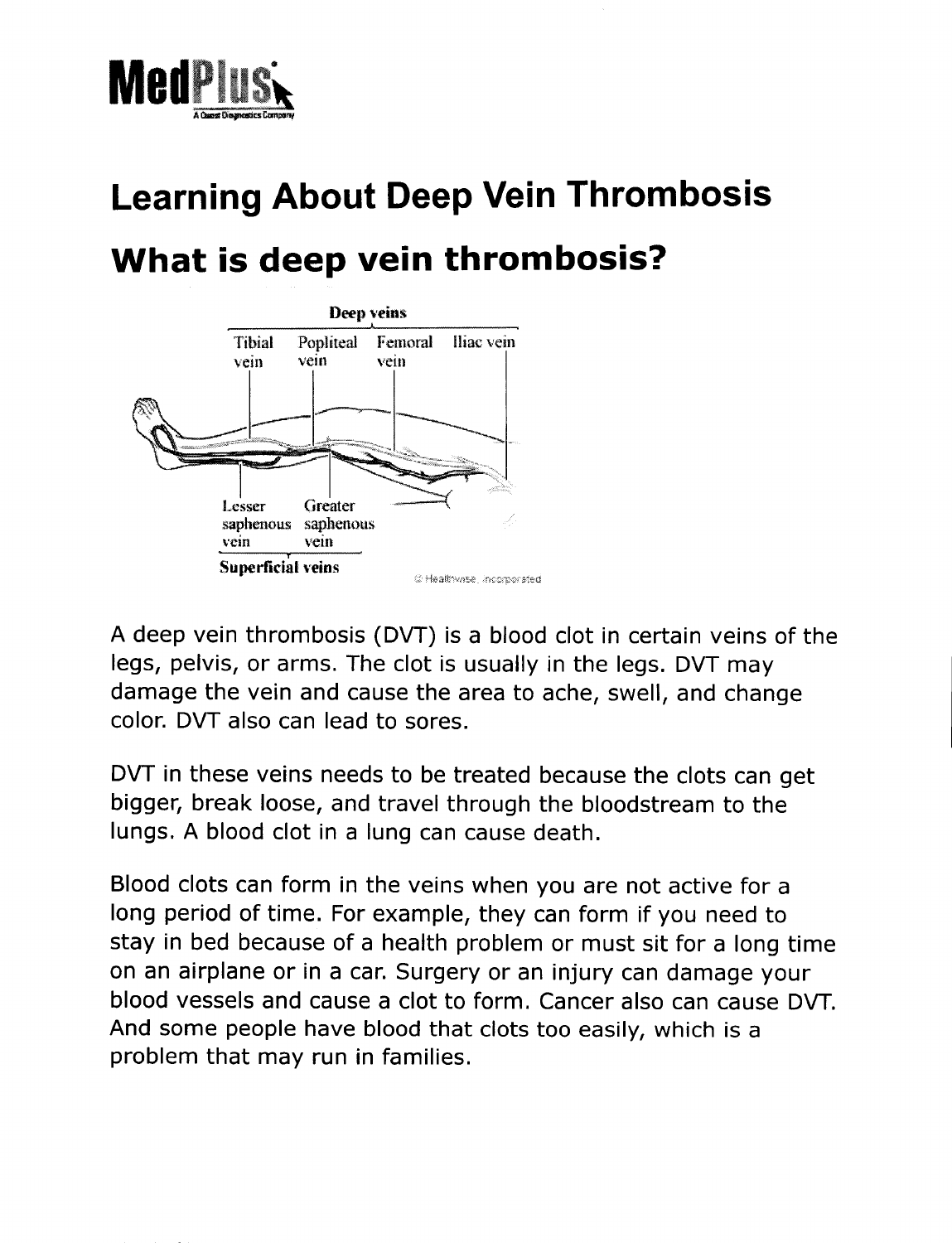

A risk factor is something that makes you more likely to develop a disease.

Here are some major risk factors for DVT:

- You have surgery.
- You have to stay in bed for more than 3 days (such as in the hospital).
- Your blood is likely to clot because of an injury, cancer, or inherited condition.

Here are some minor risk factors for DVT:

- You take birth control hormones.
- You are pregnant.
- You are in a car or airplane for a long trip.

# **What are the symptoms?**

Symptoms of DVT may include:

- Swelling in the affected area.
- Redness and warmth in the affected area.
- Pain or tenderness. You may have pain only when you touch the affected area or when you stand or walk.

If your doctor thinks you may have DVT, you will probably have an ultrasound test. You may have other tests as well.

# **How can you prevent DVT?**

• Exercise your lower leg muscles to help blood flow in your legs. Point your toes up toward your head so the calves of

---------------------------------- - ---------------------------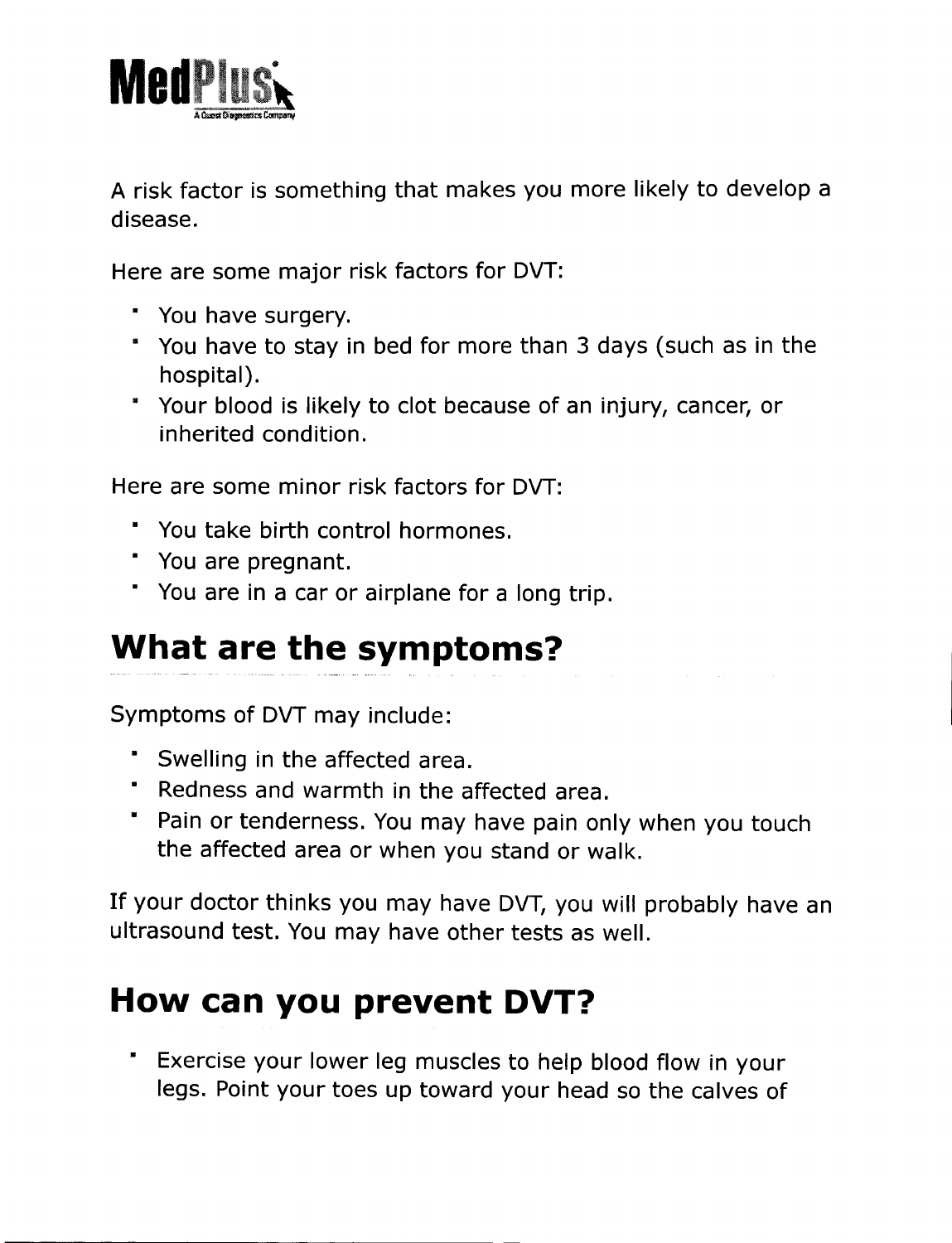

your legs are stretched, then relax and repeat. This is a good exercise to do when you are sitting for long periods of time.

- Get out of bed as soon as you can after an illness or surgery. If you need to stay in bed, do the leg exercise noted above every hour when you are awake.
- Use special stockings called compression stockings. These stockings are tight at the feet with a gradually looser fit on the leg. Many doctors recommend that you wear compression stockings during a journey longer than 8 hours.
- Take breaks when you are on long trips. Stop the car and walk around. On long airplane flights, walk up and down the aisle hourly, flex and point your feet every 20 minutes while sitting, and drink plenty of water.
- Take blood-thinning medicines after some types of surgery if your doctor recommends it. Blood thinners also may be used if you are likely to develop clots.

# **How is DVT treated?**

Treatment for DVT usually involves taking blood thinners. These  $\sqrt{s}$ medicines are given through a vein (intravenously, or IV) or as a pill. You will have blood tests often so your doctor can see how well the blood thinners are working.  $\int_{\mathcal{C}} f(x) \, dx$  *and*  $\int_{\mathcal{C}} f(x) \, dx$ 

Your doctor also may suggest that you prop up or elevate your leg when possible, take walks, and wear compression stockings. These measures may help reduce the pain and swelling that can happen with DVT.

#### **Follow-up care is a key part of your treatment and safety.**

Be sure to make and go to all appointments, and call your doctor if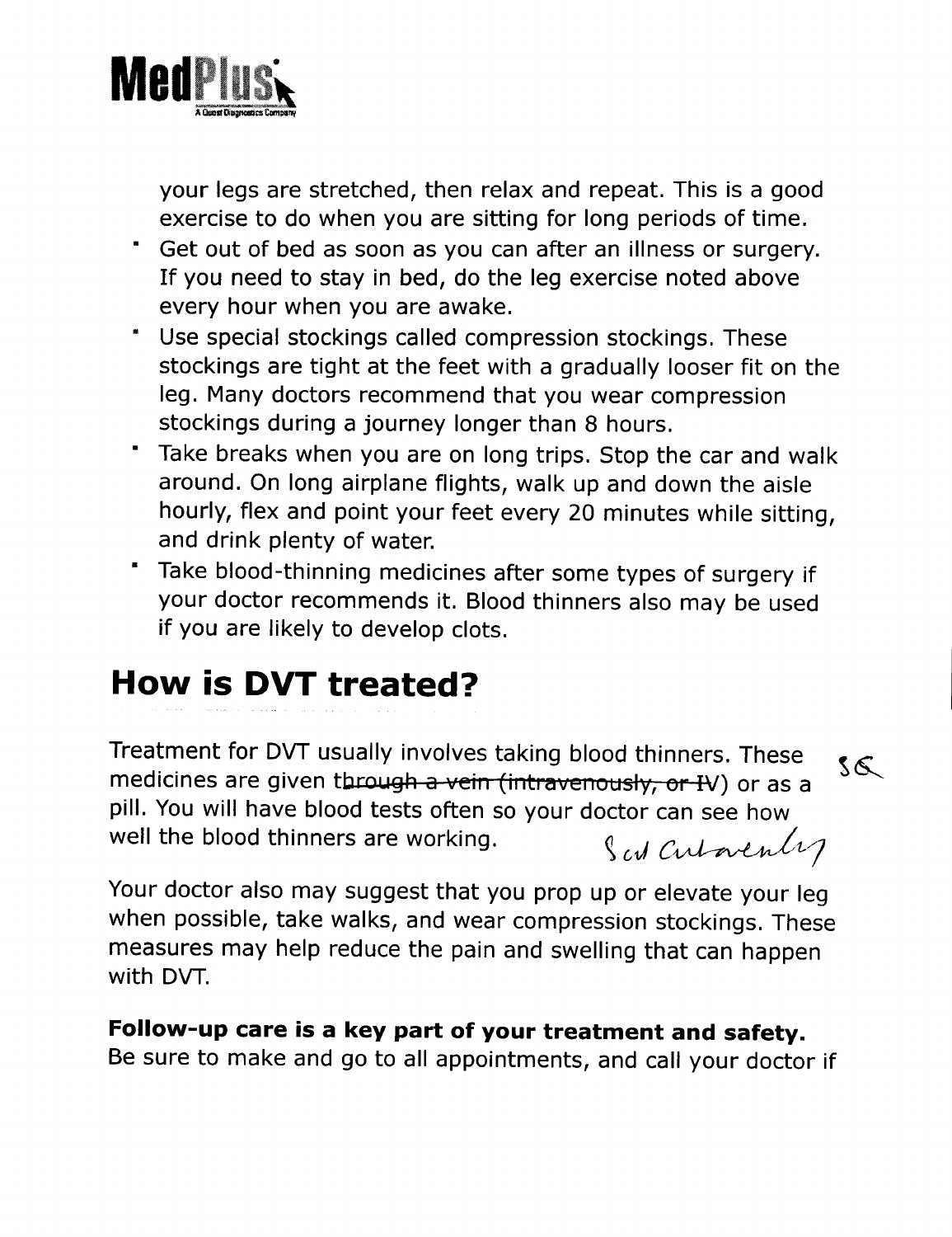

you are having problems. It's also a good idea to know your test results and keep a list of the medicines you take.



© 2006-2014 Healthwise, Incorporated.

Care instructions adapted under license by MedPlus.This care instruction is for use with your licensed healthcare professional, If you have questions about a medical condition or this instruction, always ask your healthcare professional. Healthwise, Incorporated disclaims any warranty or liability for your use of this information.

- - - --------------~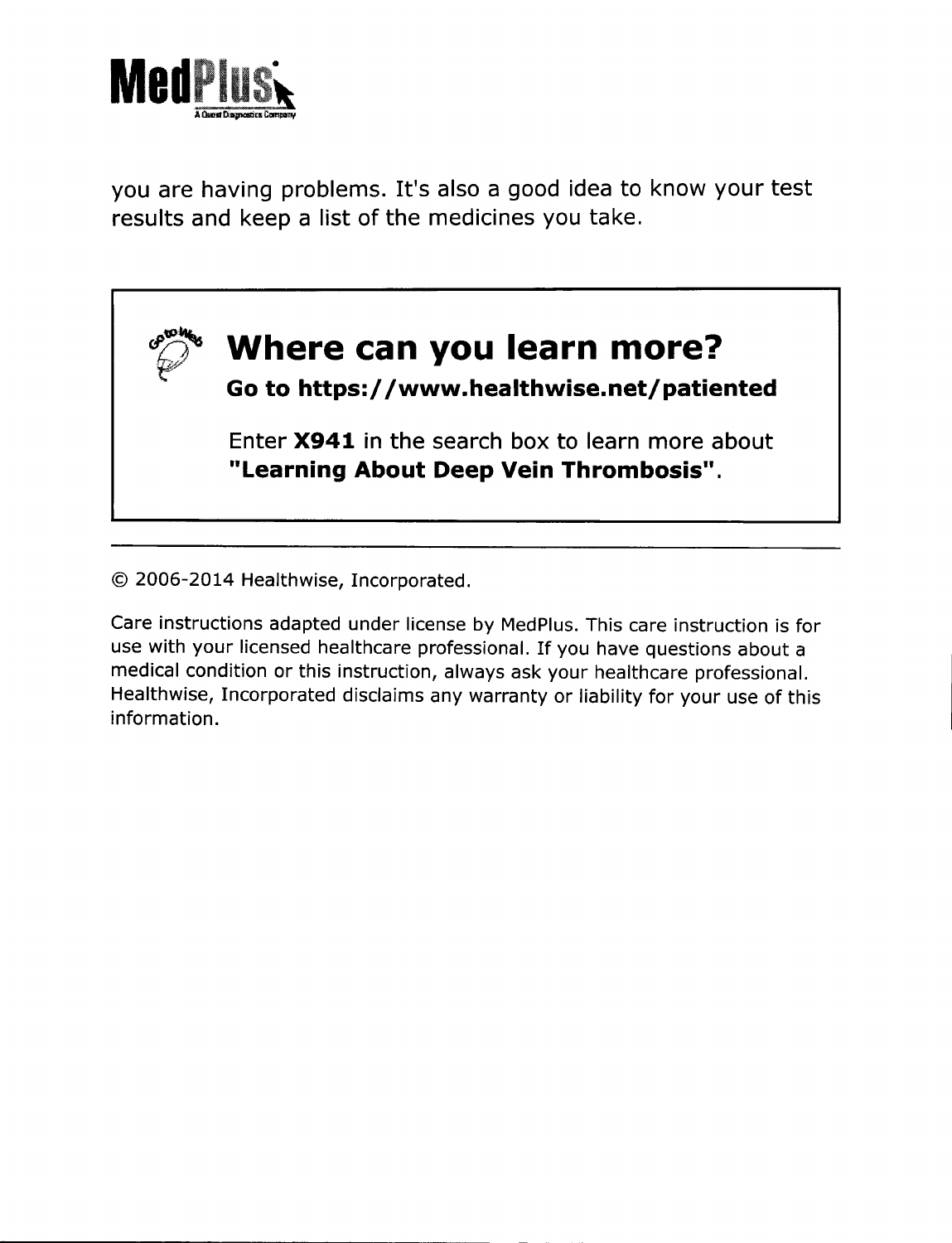

# **Learning About How to Prevent Blood Clots**

# **What is a blood clot?**

A blood clot is a clump of blood that forms in a blood vessel, such as a vein or an artery. If a clot gets stuck in a blood vessel, it can cause serious problems like a deep vein thrombosis (DVT) or a pulmonary embolism.

<sup>A</sup> DVT is <sup>a</sup> blood clot in certain veins of the legs, pelvis, or arms. It most often occurs in the legs. Blood clots in these veins need to be treated, because they can get bigger, break loose, and travel through the bloodstream to the heart and then to the lungs. This causes a pulmonary embolism.

A pulmonary embolism is a sudden blockage of an artery in the lung. Blood clots in the deep veins of the leg are the most common cause of a pulmonary embolism. In many cases, the clots are small. They may damage the lung. But if the clot is large and stops blood flow to the lung, it can be deadly.

## **What increases your risk for blood clots?**

------- ----- - - - - - \_. - -------------

Some of the things that can increase your risk for a blood clot include: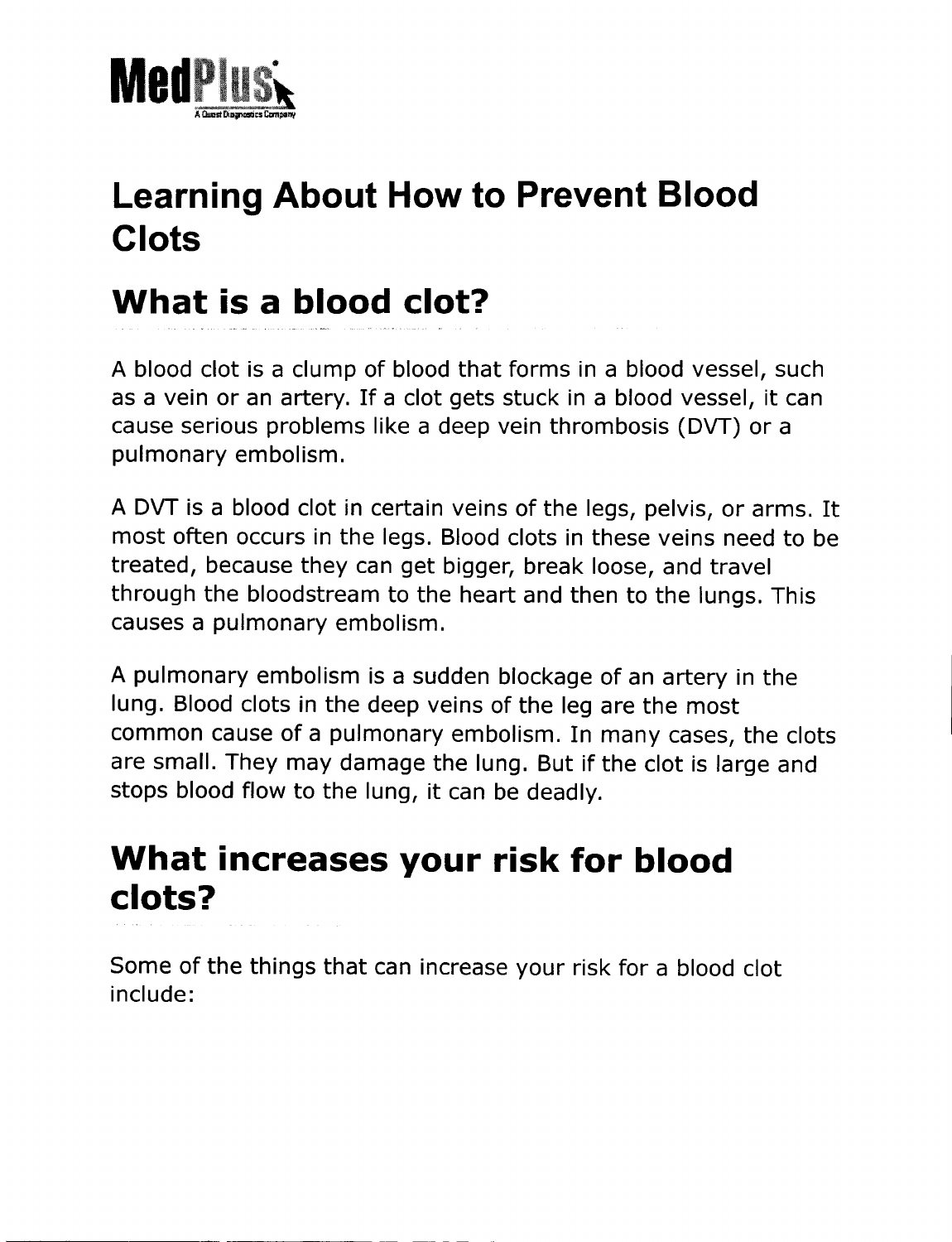

### **Slowed blood flow**

When blood doesn't flow normally, clots are more likely to develop. Reduced blood flow may result from long-term bed rest, such as after a surgery, injury, or serious illness. Or it may result from sitting for a long time, especially when traveling long distances.

### **Abnormal clotting**

Some people have blood that clots too easily or too quickly. Problems that may cause increased clotting include:

- Having certain blood problems that make blood clot too easily. This is a problem that may run in families.
- Having certain health problems, such as cancer, heart failure, stroke, or severe infection.
- Being pregnant. A woman's risk of getting blood clots increases both during pregnancy and shortly after delivery or after a cesarean section.
- Using hormonal forms of birth control or hormone therapy.
- Smoking.

### **Injury to the blood vessel wall**

Blood is more likely to clot in veins and arteries shortly after they are injured. Injury can be caused by a recent medical procedure or surgery that involved your legs, hips, belly, or brain. Or it can be caused by an injury, such as a broken hip.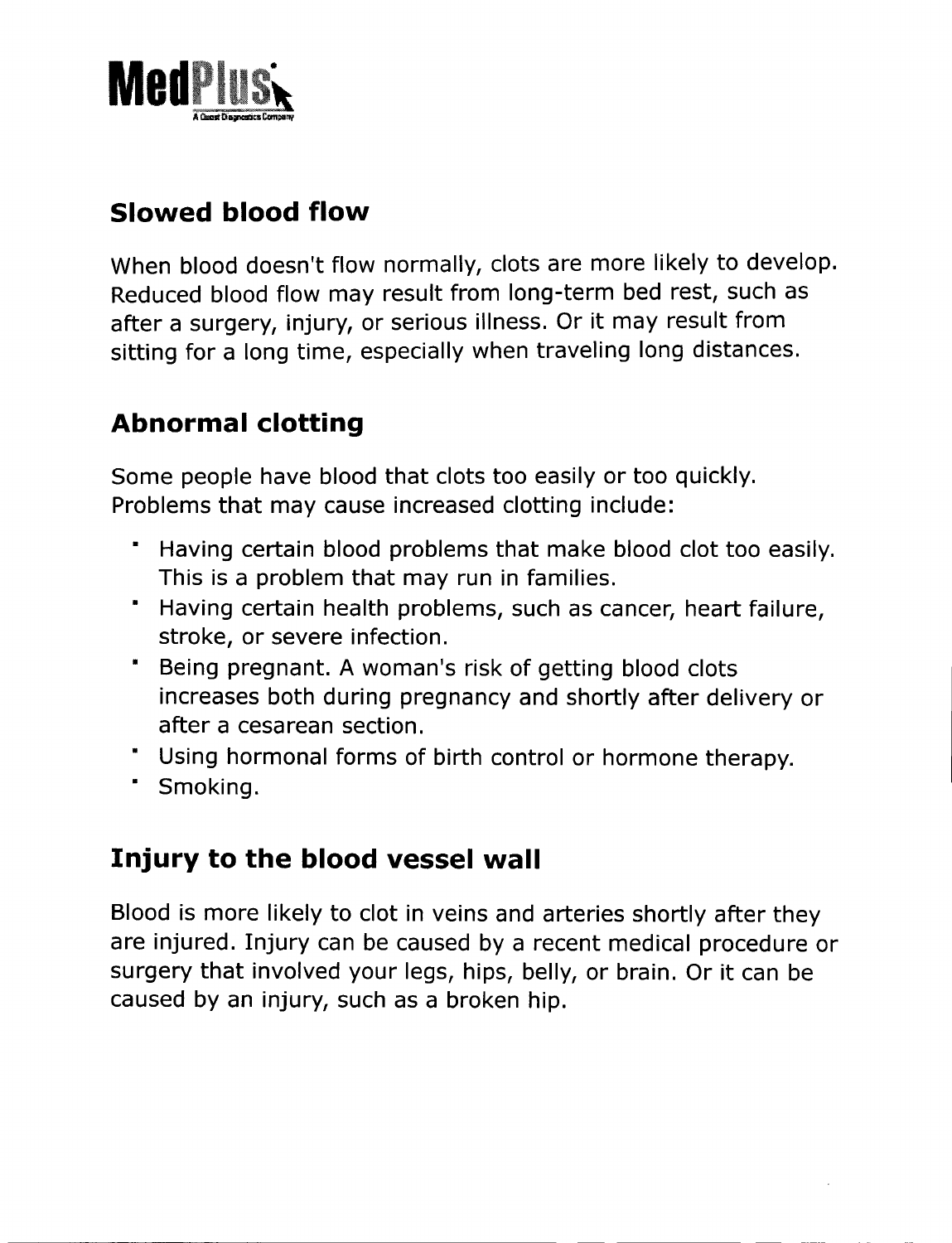

# **What can you do to prevent blood clots?**

#### **After any procedure or event that increases your risk**

- **· Take a blood-thinning medicine (called an anticoagulant)** as directed if your doctor prescribes one.
- **· Exercise your lower leg muscles** to help keep the blood moving through your legs. Point your toes up toward your head so the calves of your legs are stretched, then relax. Repeat. This is a good exercise to do when you are sitting for long periods of time.
- **· Get up out of bed** as soon as you safely can or as soon as your doctor says it's okay after an illness or surgery. If you can't get out of bed, you can do the leg exercise described above. Try to do this leg exercise every hour when you are awake. This will help keep the blood moving through your legs. If you are in the hospital and need to stay in bed, your doctor may have you use a special device that inflates and deflates knee-high boots to help keep blood from pooling in your legs.
- **• Use compression stockings** if your doctor prescribes them. These are specially fitted stockings that may prevent blood clots by keeping blood from pooling in your legs.

#### **When you travel**

**· Take breaks when you travel.** On long car trips, stop the car and walk around every hour or so. On long bus or train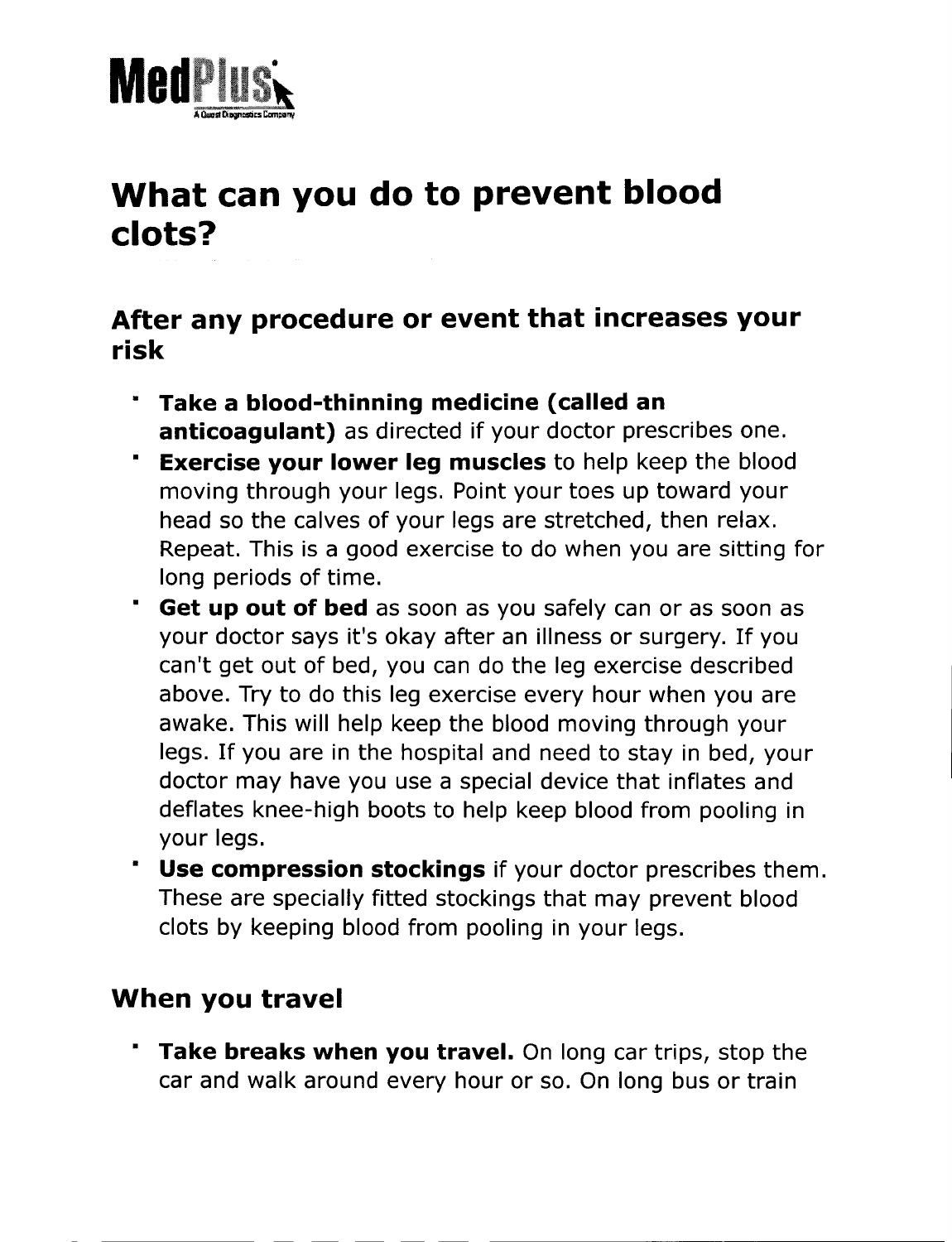

rides or plane flights, get out of your seat and walk up and down the aisle every hour or so.

**· Do leg exercises while you are seated.** For example, pump your feet up and down by pulling your toes up toward your knees and then pointing them down.

If you already have a risk of blood clots, talk to your doctor before taking a long trip. Your doctor may want you to wear compression stockings or take blood-thinning medicine.

### **Take care of your body**

- **• Be active.** Try to get 30 minutes or more of activity on most days of the week.
- **· Don't smoke.** Smoking can increase your risk of blood clots. If you need help quitting, talk to your doctor about stopsmoking programs and medicines.
- **· Check with your doctor** about whether you should use hormonal forms of birth control or hormone therapy. These may increase your risk of blood clots.

# **When should you call for help?**

**Call 911** anytime you think you may need emergency care. For example, call if:

- You have symptoms of a blood clot in your lung (called a pulmonary embolism). These may include:
	- Sudden chest pain.
	- Trouble breathing.
	- Coughing up blood.